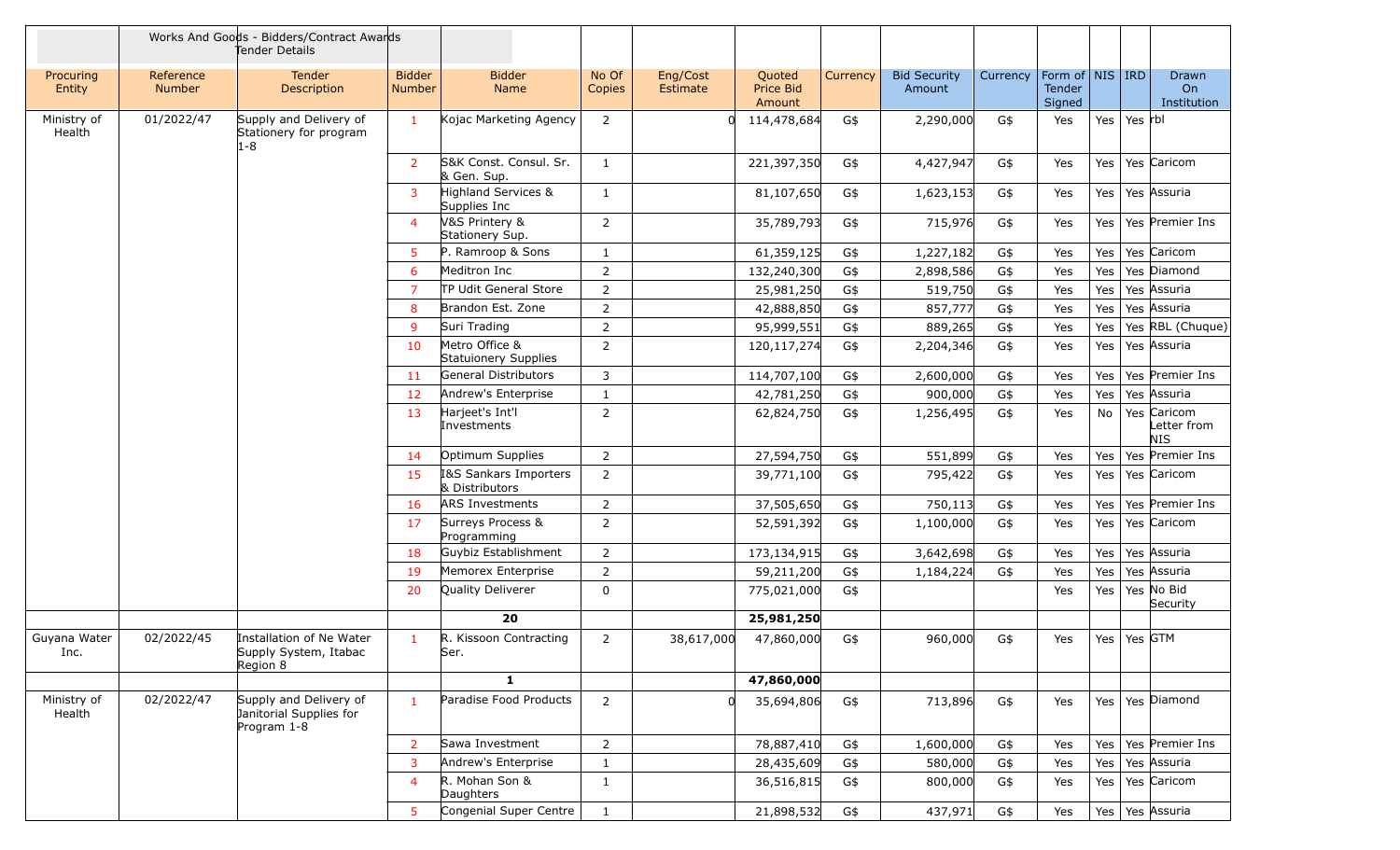|                                   |                     | Works And Goods - Bidders/Contract Awards<br>Tender Details           |                                |                                                |                 |                      |                                      |          |                               |          |                                         |     |                                              |
|-----------------------------------|---------------------|-----------------------------------------------------------------------|--------------------------------|------------------------------------------------|-----------------|----------------------|--------------------------------------|----------|-------------------------------|----------|-----------------------------------------|-----|----------------------------------------------|
| Procuring<br>Entity               | Reference<br>Number | Tender<br>Description                                                 | <b>Bidder</b><br><b>Number</b> | <b>Bidder</b><br>Name                          | No Of<br>Copies | Eng/Cost<br>Estimate | Quoted<br><b>Price Bid</b><br>Amount | Currency | <b>Bid Security</b><br>Amount | Currency | Form of   NIS   IRD<br>Tender<br>Signed |     | Drawn<br>On<br>Institution                   |
|                                   | 02/2022/47          |                                                                       | 6                              | Global Hygienic<br>Pharmaceutical Supply       | 2               |                      | 44,463,259                           | G\$      | 1,919,991                     | G\$      | Yes                                     | Yes | Yes RBL (Cheque)                             |
|                                   |                     |                                                                       | $\overline{7}$                 | N&S Express Imports<br>Clean. & Cont. Services | $\overline{2}$  |                      | 17,663,875                           | G\$      |                               |          | Yes                                     | No. | Yes No Bid Sec.<br>Letter from<br><b>NIS</b> |
|                                   |                     |                                                                       | 8                              | Supergraphics                                  | $\overline{2}$  |                      | 58,585,528                           | G\$      | 1,200,000                     | G\$      | Yes                                     | No  | Yes Premier Ins                              |
|                                   |                     |                                                                       | 9                              | BAC Supplies &<br>Fugmination                  | 3               |                      | 49,024,115                           | G\$      | 980,483                       | G\$      | Yes                                     | Yes | Yes Caricom                                  |
|                                   |                     |                                                                       | 10                             | I&S Sankars Importers<br>& Distributors        | $\overline{3}$  |                      | 13,092,775                           | G\$      | 261,856                       | G\$      | Yes                                     | Yes | Yes Caricom                                  |
|                                   |                     |                                                                       | 11                             | Harjeet's Int'l<br>Investments                 | $\mathbf{1}$    |                      | 37,987,566                           | G\$      | 759,751                       | G\$      | Yes                                     | Yes | Yes Caricom                                  |
|                                   |                     |                                                                       | 12                             | DeSinco Ltd                                    | $\overline{2}$  |                      | 2,316,400                            | G\$      | 46,328                        | G\$      | Yes                                     | Yes | Yes Assuria                                  |
|                                   |                     |                                                                       | 13                             | <b>HR Distributors</b>                         | $\overline{2}$  |                      | 48,506,035                           | G\$      | 1,000,000                     | G\$      | Yes                                     | Yes | Assuria                                      |
|                                   |                     |                                                                       | 14                             | <b>ARS Investment</b>                          | $\overline{2}$  |                      | 9,491,630                            | G\$      | 189,833                       | G\$      | Yes                                     | Yes | Yes Premier Ins                              |
|                                   |                     |                                                                       | 15                             | PRT Enterprise & Auto<br>Sales                 | $\overline{2}$  |                      | 36,090,600                           | G\$      | 721,812                       | G\$      | Yes                                     | Yes | Yes Premier Ins                              |
|                                   |                     |                                                                       | 16                             | Meditron Inc                                   | $\overline{2}$  |                      | 59,085,154                           | G\$      | 1,181,703                     | G\$      | Yes                                     | Yes | Yes Diamond                                  |
|                                   |                     |                                                                       | 17                             | Highland Services &<br>Supplies                | 2               |                      | 15,139,541                           | G\$      | 302,790                       | G\$      | Yes                                     | Yes | Yes Assuria                                  |
|                                   |                     |                                                                       | 18                             | New GPC Inc                                    | $\overline{2}$  |                      | 41,665,667                           | G\$      | 833,500                       | G\$      | Yes                                     | Yes | Yes Premier Ins                              |
|                                   |                     |                                                                       | 19                             | Ele's Trading &<br>Hardware                    | $\overline{2}$  |                      | 30,260,880                           | G\$      | 605,218                       | G\$      | Yes                                     | Yes | Yes Assuria                                  |
|                                   |                     |                                                                       | 20                             | Guybiz Establishment                           | $\overline{2}$  |                      | 23,875,568                           | G\$      | 437,511                       | G\$      | Yes                                     | Yes | Yes Assuria                                  |
|                                   |                     |                                                                       | 21                             | A Plus Consultancy &<br>Gen. Ser. Inc          | $\overline{2}$  |                      | 49,134,740                           | G\$      | 982,695                       | G\$      | Yes                                     | Yes | Yes Diamond                                  |
|                                   |                     |                                                                       | 22                             | Molo Enterprise                                | $\overline{2}$  |                      | 45,052,020                           | G\$      | 902,000                       | G\$      | Yes                                     | Yes | Yes Citizen Bank<br>(Cheque)                 |
|                                   |                     |                                                                       | 23                             | TP Udit General Store                          | $\overline{2}$  |                      | 33,840,310                           | G\$      | 676,807                       | G\$      | Yes                                     | Yes | Yes Assuria                                  |
|                                   |                     |                                                                       | 24                             | Survival Shopping<br>Complex                   | $\mathbf{1}$    |                      | 8,903,169                            | G\$      | 178,064                       | G\$      | Yes                                     | Yes | Yes Diamond                                  |
|                                   |                     |                                                                       | 25                             | Brandon Est. Zone                              | $\overline{2}$  |                      | 12,570,814                           | G\$      | 243,094                       | G\$      | Yes                                     | Yes | Yes Assuria                                  |
|                                   |                     |                                                                       | 26                             | Memorex Enterpris                              | $\overline{2}$  |                      | 54,162,340                           | G\$      | 1,083,247                     | G\$      | Yes                                     |     | Yes   Yes Assuria                            |
|                                   |                     |                                                                       | 27                             | $H =$ General Distributors                     | $\overline{2}$  |                      | 48,383,848                           | G\$      | 1,080,000                     | G\$      | Yes                                     |     | Yes   Yes   Premier Ins                      |
|                                   |                     |                                                                       | 28                             | P. Ramproop & Sons                             | $\mathbf{1}$    |                      | 29,601,396                           | G\$      | 592,028                       | G\$      | Yes                                     |     | Yes   Yes   Caricom                          |
|                                   |                     |                                                                       | 29                             | S&K Const. Consul. &<br>Gen. Sup.              | $\mathbf{1}$    |                      | 65,903,055                           | G\$      | 1,318,061                     | G\$      | Yes                                     |     | Yes   Yes   Caricom                          |
|                                   |                     |                                                                       | 30                             | H. Dhanraj & Son WW &<br>Gen. Sup.             | $\overline{2}$  |                      | 71,415,906                           | G\$      | 1,428,319                     | G\$      | Yes                                     |     | Yes   Yes   Assuria                          |
|                                   |                     |                                                                       |                                | 30                                             |                 |                      | 2,316,400                            |          |                               |          |                                         |     |                                              |
| Guyana<br>Elections<br>Commission | 03/2022/11          | Provision of Service for<br>the Maintenance of Air<br>Condition Units | $\mathbf{1}$                   | AYN Construction &<br>General Store            | $\overline{2}$  |                      | 2,590,000                            | G\$      |                               | 0        | Yes                                     |     | Yes   Yes $ $ BSD<br>Completed<br>and Signed |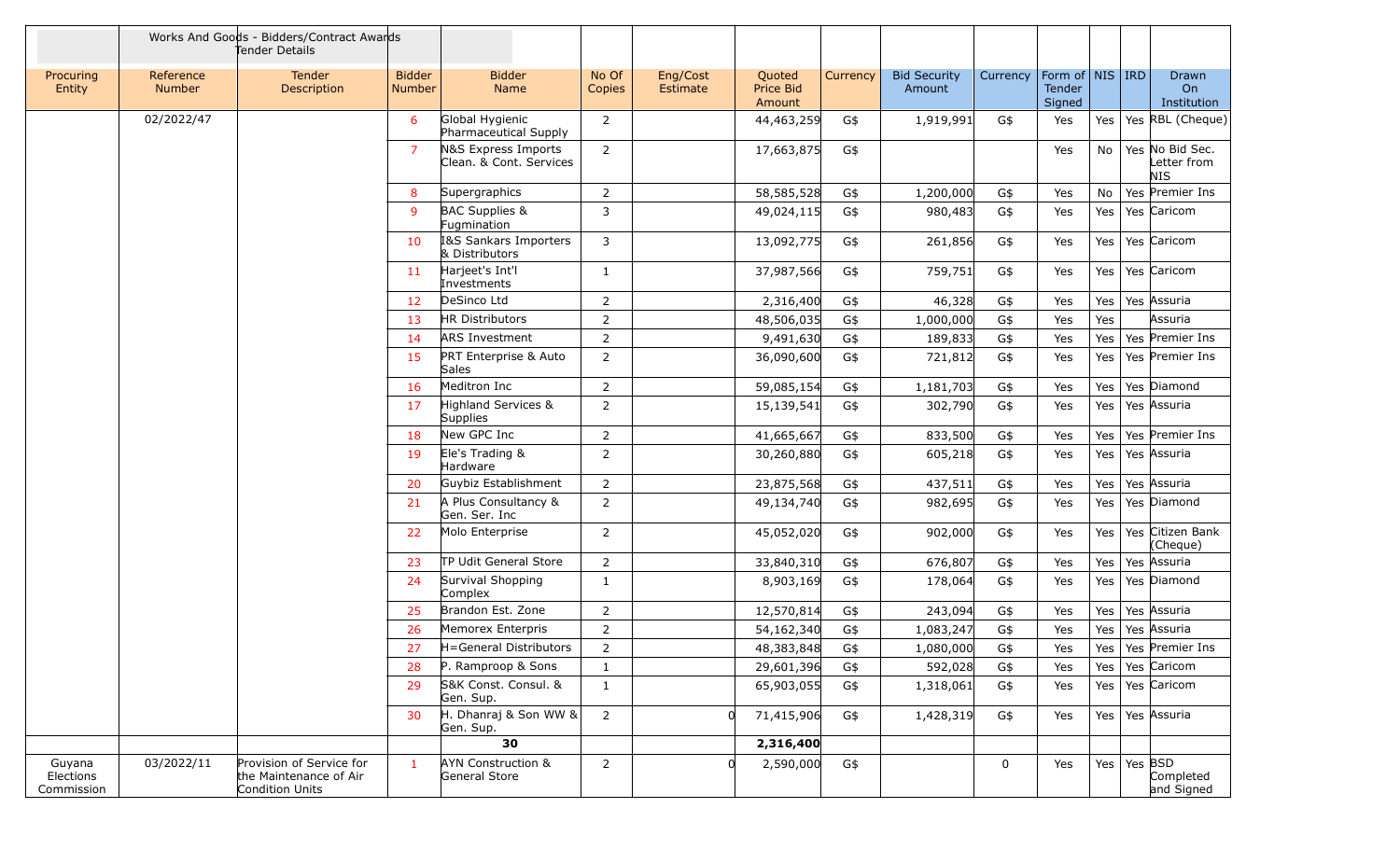|                       |                     | Works And Goods - Bidders/Contract Awards<br>Tender Details     |                         |                                                |                 |                      |                               |          |                               |          |                                                     |         |                    |                                                      |
|-----------------------|---------------------|-----------------------------------------------------------------|-------------------------|------------------------------------------------|-----------------|----------------------|-------------------------------|----------|-------------------------------|----------|-----------------------------------------------------|---------|--------------------|------------------------------------------------------|
| Procuring<br>Entity   | Reference<br>Number | Tender<br>Description                                           | <b>Bidder</b><br>Number | <b>Bidder</b><br>Name                          | No Of<br>Copies | Eng/Cost<br>Estimate | Quoted<br>Price Bid<br>Amount | Currency | <b>Bid Security</b><br>Amount | Currency | Form of $\vert$ NIS $\vert$ IRD<br>Tender<br>Signed |         |                    | Drawn<br>On<br>Institution                           |
|                       | 03/2022/11          |                                                                 | $\overline{2}$          | Websters Engineering &<br>Consultancy          | $\overline{2}$  |                      | 2,446,400                     | G\$      |                               |          | Yes                                                 |         | Yes   Yes $ $ BSD  | Completed<br>and Signed                              |
|                       |                     |                                                                 | 3                       | Emeralds                                       | $\overline{2}$  |                      | 2,991,400                     | G\$      |                               |          | Yes                                                 |         | Yes   Yes $ $ BSD  | Completed<br>and Signed                              |
|                       |                     |                                                                 | $\overline{4}$          | <b>C&amp;K Business Solutions</b><br>Plus      | $2^{\circ}$     |                      | 2,018,712                     | G\$      |                               |          | Yes                                                 | No      |                    | Yes BSD Comp.<br>&Signed,<br>Letter from<br>NIS Sub. |
|                       |                     |                                                                 | 5                       | JR Engineering<br>Solutions                    | $\overline{2}$  |                      | 3,318,677                     | G\$      |                               |          | Yes                                                 |         | Yes   Yes   BSD    | Completed<br>and Signed                              |
|                       |                     |                                                                 | 6                       | Viscom Electronics                             | $\overline{2}$  |                      |                               |          |                               |          | No                                                  |         |                    | Yes   Yes   FT signed but  <br>not<br>completed      |
|                       |                     |                                                                 |                         | 6                                              |                 |                      | $\mathbf{0}$                  |          |                               |          |                                                     |         |                    |                                                      |
| Ministry of<br>Health | 03/2022/47          | Supply and Delivery of<br>Dietary Supplies for<br>$program 1-8$ | $\mathbf{1}$            | Supergraphics                                  | $\overline{2}$  |                      | 8,180,860                     | G\$      | 180,000                       | G\$      | Yes                                                 | Yes $ $ |                    | Yes Premier Ins                                      |
|                       |                     |                                                                 | $\overline{2}$          | Memorex Enterprise                             | $\overline{2}$  |                      | 7,411,480                     | G\$      | 148,229                       | G\$      | Yes                                                 | Yes     | Yes Assuria        |                                                      |
|                       |                     |                                                                 | 3                       | Hignland Services &<br>Supplies Inc            | $\overline{2}$  |                      | 10,014,052                    | G\$      | 200,281                       | G\$      | Yes                                                 | Yes     | Yes Assuria        |                                                      |
|                       |                     |                                                                 | $\overline{4}$          | Desinco Limited                                | $\overline{2}$  |                      | 4,607,725                     | G\$      | 92,146                        | G\$      | Yes                                                 | Yes     | Yes Assuria        |                                                      |
|                       |                     |                                                                 | 5 <sup>1</sup>          | HR Distributors                                | $\overline{2}$  |                      | 11,791,660                    | G\$      | 300,000                       | G\$      | Yes                                                 | Yes     | Yes Assuria        |                                                      |
|                       |                     |                                                                 | 6                       | <b>ARS Investments</b>                         | $\overline{2}$  |                      | 9,468,950                     | G\$      | 189,379                       | G\$      | Yes                                                 | Yes     |                    | Yes Premier Ins                                      |
|                       |                     |                                                                 | $\overline{7}$          | H. Danraj & Son<br>Woodwork & Gen.<br>Supplies | $\overline{2}$  |                      | 9,965,735                     | G\$      | 199,315                       | G\$      | Yes                                                 | Yes     | Yes Assuria        |                                                      |
|                       |                     |                                                                 | 8                       | Conjenial Super Center                         | $\overline{2}$  |                      | 9,495,380                     | G\$      | 189,905                       | G\$      | Yes                                                 |         | Yes   Yes Assuria  |                                                      |
|                       |                     |                                                                 | 9                       | General Distributors                           | 3               |                      | 9,181,489                     | G\$      | 400,000                       | G\$      | Yes                                                 | Yes     |                    | Yes Premier Ins                                      |
|                       |                     |                                                                 | 10                      | R. Mohan Son<br><b>&amp;Daughter</b>           | $\mathbf{1}$    |                      | 12,672,905                    | G\$      | 253,459                       | G\$      | Yes                                                 | Yes     |                    | Yes Caricom Ins                                      |
|                       |                     |                                                                 | 11                      | R. Ramroop & Sons                              | $\overline{2}$  |                      | 7,673,875                     | G\$      | 153,478                       | G\$      | Yes                                                 | Yes     |                    | Yes Caricom Ins                                      |
|                       |                     |                                                                 | 12                      | Kerry Jarvis                                   | $\mathbf{1}$    |                      | 9,762,618                     | G\$      | 195,253                       | G\$      | Yes                                                 |         |                    | Yes   Yes   Premier Ins                              |
|                       |                     |                                                                 | 13                      | A-Z Halall Butchery                            | 1               |                      | 9,965,442                     | G\$      |                               |          | Yes                                                 |         | Yes   Yes   No bid | security                                             |
|                       |                     |                                                                 | 14                      | Sawa Investment                                | $\overline{2}$  |                      | 15,555,060                    | G\$      | 350,000                       | G\$      | Yes                                                 | Yes     |                    | Yes Premier Ins                                      |
|                       |                     |                                                                 | 15                      | Guyana Marketing<br>Corporation                | $\overline{2}$  |                      | 10,309,280                    | G\$      | 206,186                       | G\$      | Yes                                                 | Yes     |                    | Yes Premier Ins                                      |
|                       |                     |                                                                 | 16                      | Paradise Food Products                         | $\overline{2}$  |                      | 8,313,003                     | G\$      | 166,260                       | G\$      | Yes                                                 | Yes     |                    | Yes Diamond Ins                                      |
|                       |                     |                                                                 | 17                      | S&K Construction                               | $\pmb{0}$       |                      | 9,393,979                     | G\$      | 187,880                       | G\$      | Yes                                                 | Yes     |                    | Yes Caricom Ins                                      |
|                       |                     |                                                                 | 18                      | Molo Enterprise                                | 3               |                      | 8,245,030                     | G\$      | 165,000                       | G\$      | Yes                                                 | Yes $ $ |                    | Yes Citizen Bank<br>(Cheque)                         |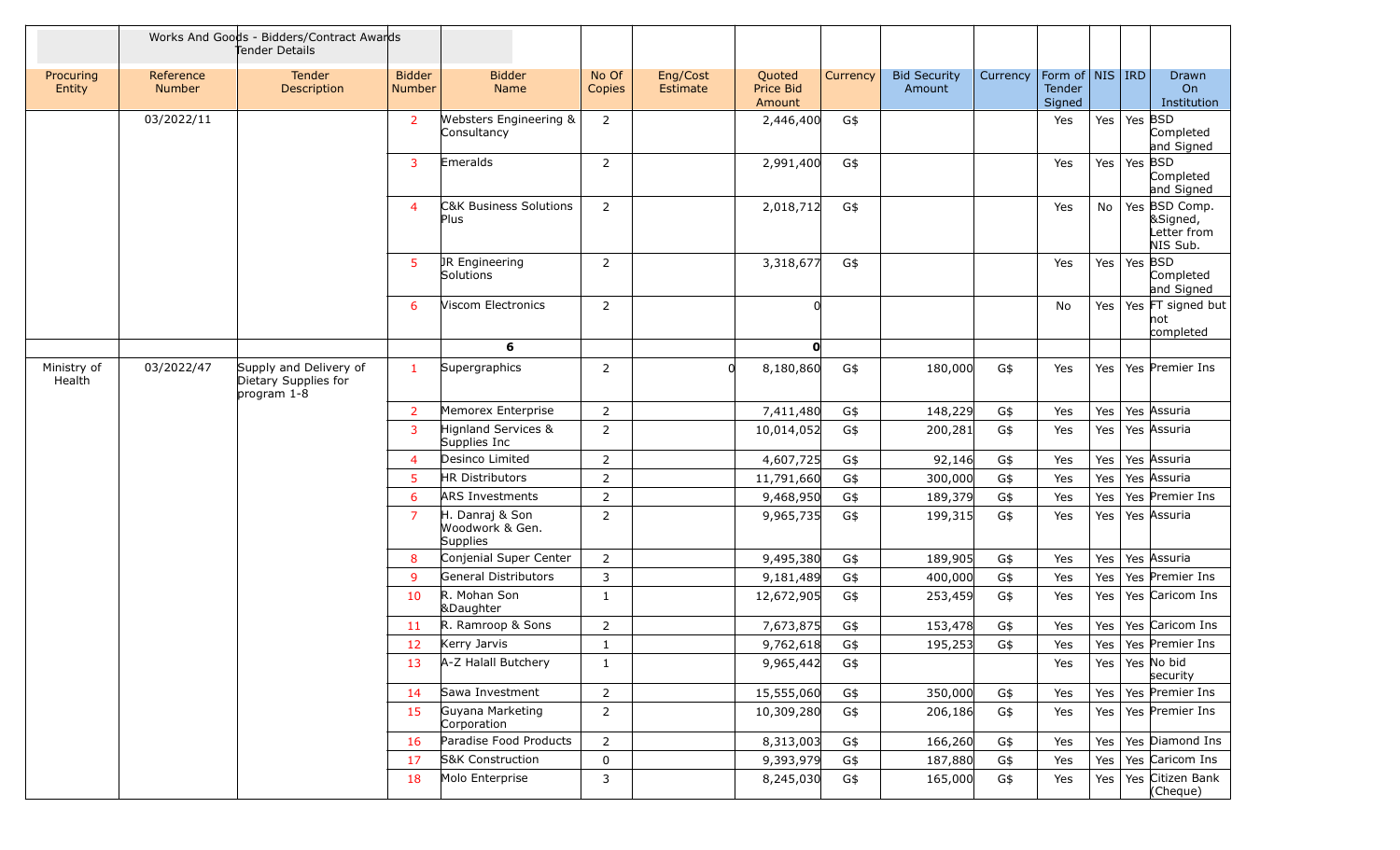|                                   |                            | Works And Goods - Bidders/Contract Awards<br>Tender Details                                              |                                |                                                        |                 |                      |                               |          |                               |          |                                                 |                 |                                              |
|-----------------------------------|----------------------------|----------------------------------------------------------------------------------------------------------|--------------------------------|--------------------------------------------------------|-----------------|----------------------|-------------------------------|----------|-------------------------------|----------|-------------------------------------------------|-----------------|----------------------------------------------|
| Procuring<br>Entity               | Reference<br><b>Number</b> | Tender<br>Description                                                                                    | <b>Bidder</b><br><b>Number</b> | <b>Bidder</b><br>Name                                  | No Of<br>Copies | Eng/Cost<br>Estimate | Quoted<br>Price Bid<br>Amount | Currency | <b>Bid Security</b><br>Amount | Currency | $ $ Form of $ $ NIS $ $ IRD<br>Tender<br>Signed |                 | Drawn<br>On<br>Institution                   |
|                                   | 03/2022/47                 |                                                                                                          | 19                             | Harjeet's International<br>Investments                 | 1               |                      | 8,781,420                     | G\$      | 175,628                       | G\$      | Yes                                             | Yes             | Yes Caricom Ins                              |
|                                   |                            |                                                                                                          | 20                             | Guybiz Establishment                                   | $\overline{2}$  |                      | 9,385,447                     | G\$      | 187,709                       | G\$      | Yes                                             | Yes             | Yes Assuria                                  |
|                                   |                            |                                                                                                          | 21                             | I&S Sankars Imports &<br>Distributors                  | $\overline{2}$  |                      | 8,903,265                     | G\$      | 178,065                       | G\$      | Yes                                             | Yes             | Yes Caricom Ins                              |
|                                   |                            |                                                                                                          | 22                             | Ell's Trading &<br>Hardware                            | $\overline{2}$  |                      | 9,216,045                     | G\$      | 184,321                       | G\$      | Yes                                             | Yes $ $         | Yes Assuria                                  |
|                                   |                            |                                                                                                          | 23                             | TP Udit General Store                                  | $\overline{2}$  |                      | 8,003,240                     | G\$      | 160,065                       | G\$      | Yes                                             | Yes $ $         | Yes Assuria                                  |
|                                   |                            |                                                                                                          | 24                             | A&A Distribution<br>Services Inc                       | $\overline{2}$  |                      | 10,320,970                    | G\$      | 250,000                       | G\$      | Yes                                             | Yes             | Yes Caricom Ins                              |
|                                   |                            |                                                                                                          | 25                             | Global Hygienic &<br>Pharmaceutical<br><b>Supplies</b> | $\overline{2}$  |                      | 7,802,831                     | G\$      | 156,057                       | G\$      | Yes                                             | Yes             | Yes RBL (Cheque)                             |
|                                   |                            |                                                                                                          | 26                             | Survival Shopping<br>Complex                           | 1               |                      | 6,695,303                     | G\$      | 167,012                       | G\$      | Yes                                             |                 | Yes   Yes   Diamond Ins                      |
|                                   |                            |                                                                                                          |                                | $\overline{26}$                                        |                 |                      | 4,607,725                     |          |                               |          |                                                 |                 |                                              |
| Guyana<br>Elections<br>Commission | 04/2022/11                 | Provision of Services: Lot<br>1- Sanitary Disposal, Lot<br>2: Termite Treatment Pest<br>Control Services | $\mathbf{1}$                   | Pestex Environmental<br>Solutions L1                   | $\overline{2}$  |                      | 524,764                       | G\$      |                               | $\Omega$ | Yes                                             |                 | Yes   Yes   BSD<br>Completed<br>and Signed   |
|                                   | 04/2022/11                 |                                                                                                          | $\mathbf{1}$                   | Pestex Environmental<br>Solutions L2                   |                 |                      | 562,500                       | G\$      |                               |          |                                                 |                 |                                              |
|                                   |                            |                                                                                                          | $\overline{2}$                 | Rid-o-Pes Inc L1                                       | $\overline{2}$  |                      | 808,260                       | G\$      |                               |          | Yes                                             |                 | Yes   Yes $ $ BSD<br>Completed<br>and Signed |
|                                   |                            |                                                                                                          | $\overline{2}$                 | Rid-o-Pes Inc L2                                       |                 |                      | 1,701,720                     | G\$      |                               |          |                                                 |                 |                                              |
|                                   |                            |                                                                                                          | 3                              | BAC Supplies &<br>Fumigation Service L1                | 3               |                      | 38,218,500                    | G\$      |                               |          | Yes                                             | Yes   Yes   BSD | Completed<br>and Signed                      |
|                                   |                            |                                                                                                          | 3                              | BAC Supplies &<br>Fumigation Service L2                |                 |                      | 38,218,500                    | G\$      |                               |          |                                                 |                 |                                              |
|                                   |                            |                                                                                                          | $\overline{4}$                 | Terminex Pest Control<br>L1                            | $\overline{2}$  |                      | 478,800                       | G\$      |                               |          | Yes                                             | Yes   Yes   BSD | Completed<br>and Signed                      |
|                                   |                            |                                                                                                          | 4                              | Terminex Pest Control<br>L2                            |                 |                      | 684,000                       | G\$      |                               |          |                                                 |                 |                                              |
|                                   |                            |                                                                                                          | 5                              | Service Pros Pest<br>Control L1                        | 1               |                      | 574,000                       | G\$      |                               |          | Yes                                             |                 | Yes   Yes $ $ BSD<br>Completed<br>and Signed |
|                                   |                            |                                                                                                          | 5                              | Service Pros Pest<br>Control L2                        |                 |                      | 852,000                       | G\$      |                               |          |                                                 |                 |                                              |
|                                   |                            |                                                                                                          | 6                              | Terminate Pest Control<br>Service L1                   | $\overline{2}$  |                      | 75,600                        | G\$      |                               |          | Yes                                             |                 | Yes   Yes $ $ BSD<br>Completed<br>and Signed |
|                                   |                            |                                                                                                          | 6                              | Terminate Pest Control<br>Service L2                   |                 |                      | 1,332,000                     | G\$      |                               |          |                                                 |                 |                                              |